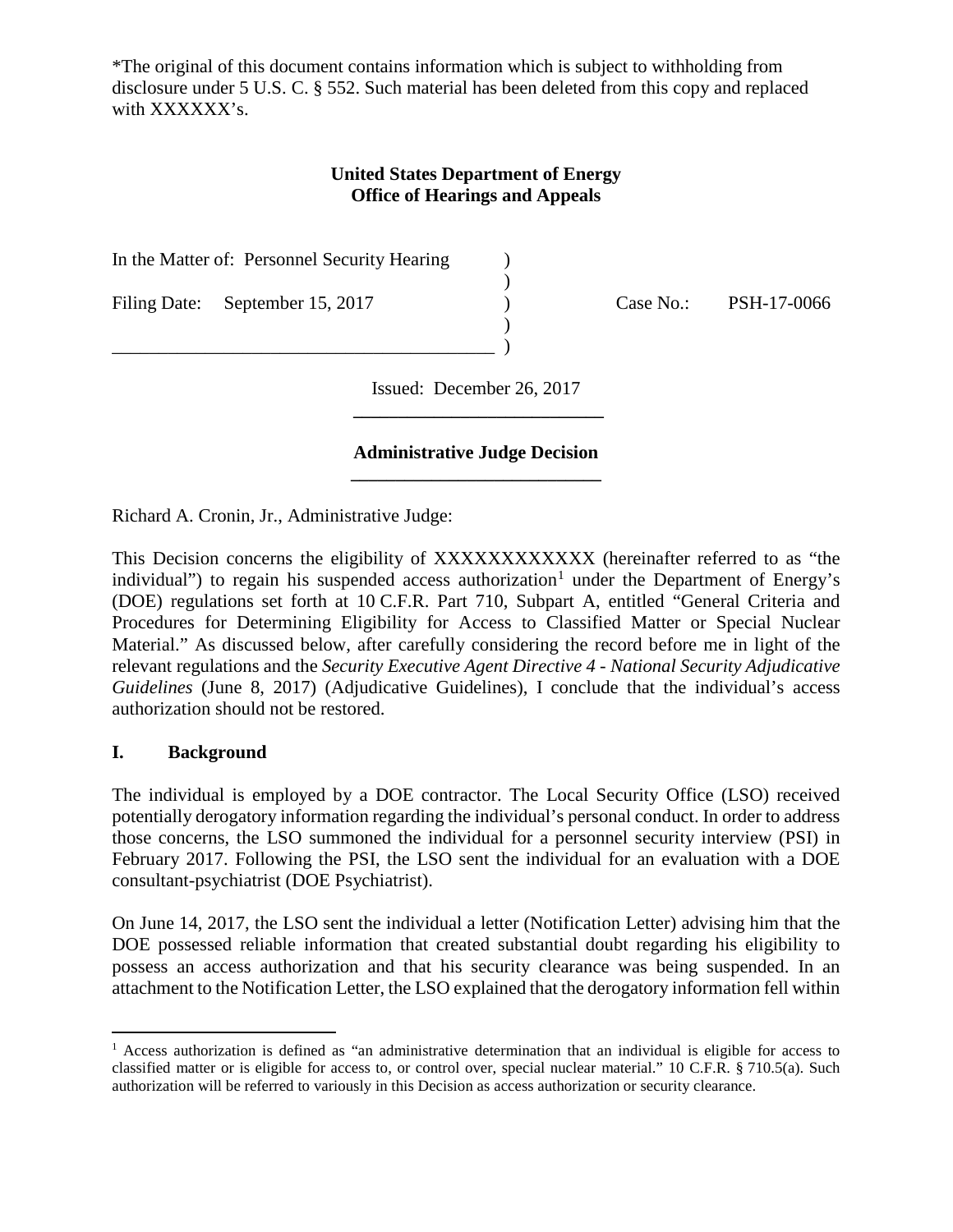the purview of Guidelines E (Personal Conduct), Guideline I (Psychological Conditions and Guideline J (Criminal Conduct) of the Adjudicative Guidelines.

Upon receipt of the Notification Letter, the individual exercised his right under the Part 710 regulations by requesting an administrative review hearing. The Director of the Office of Hearings and Appeals (OHA) appointed me the Administrative Judge in the case, and I subsequently conducted an administrative hearing in the matter. At the hearing, the individual testified on his own behalf and offered the testimony of a friend (Friend) and a police officer (Officer). The DOE Counsel presented the testimony of the DOE Psychiatrist. The DOE submitted seven exhibits (Exhibits 1-7) into the record, and the individual tendered 13 exhibits (Exhibits A-H, J-N, P). The exhibits will be cited in the Decision as "Ex." followed by the appropriate numeric or alphabetic designation. The hearing transcript in the case will be cited as "Tr." followed by the relevant page number. $2$ 

### **II. Regulatory Standard**

A DOE administrative review proceeding under Part 710 is not a criminal matter, where the government has the burden of proving the defendant guilty beyond a reasonable doubt. Rather, the regulations require me, as the Administrative Judge, to issue a Decision that reflects my comprehensive, common-sense judgment, made after consideration of all of the relevant evidence, favorable and unfavorable, as to whether the granting or continuation of a person's access authorization will not endanger the common defense and security and is clearly consistent with the national interest. 10 C.F.R. § 710.7(a). The regulatory standard implies that there is a presumption against granting or restoring a security clearance. *See Department of Navy v. Egan*, 484 U.S. 518, 531 (1988) ("clearly consistent with the national interest" standard for granting security clearances indicates "that security determinations should err, if they must, on the side of denials"); *Dorfmont v. Brown*, 913 F.2d 1399, 1403 (9<sup>th</sup> Cir. 1990), *cert. denied*, 499 U.S. 905 (1991) (strong presumption against the issuance of a security clearance).

The individual must come forward at the hearing with evidence to convince the DOE that restoring his access authorization "will not endanger the common defense and security and will be clearly consistent with the national interest." 10 C.F.R. § 710.27(d). The individual is afforded a full opportunity to present evidence supporting his eligibility for an access authorization. The Part 710 regulations are drafted so as to permit the introduction of a very broad range of evidence at personnel security hearings. Even appropriate hearsay evidence may be admitted. 10 C.F.R. § 710.26(h). Hence, an individual is afforded the utmost latitude in the presentation of evidence to mitigate the security concerns at issue.

# **III. Notification Letter and Associated Security Concerns**

As previously mentioned, the Notification Letter included a statement of derogatory information that raised concerns about the individual's eligibility for access authorization. The information in the letter specifically cites Guidelines E, I, and J of the Adjudicative Guidelines. In citing Guideline E, the LSO referenced an incident where the individual provided financial assistance to a woman with whom he subsequently had a romantic relationship. The woman took pictures of the

<span id="page-1-0"></span><sup>&</sup>lt;sup>2</sup> OHA decisions are available on the OHA website at www.energy.gov. A decision may be accessed by entering the case number in the search engine at www.oha.gov/search.htm.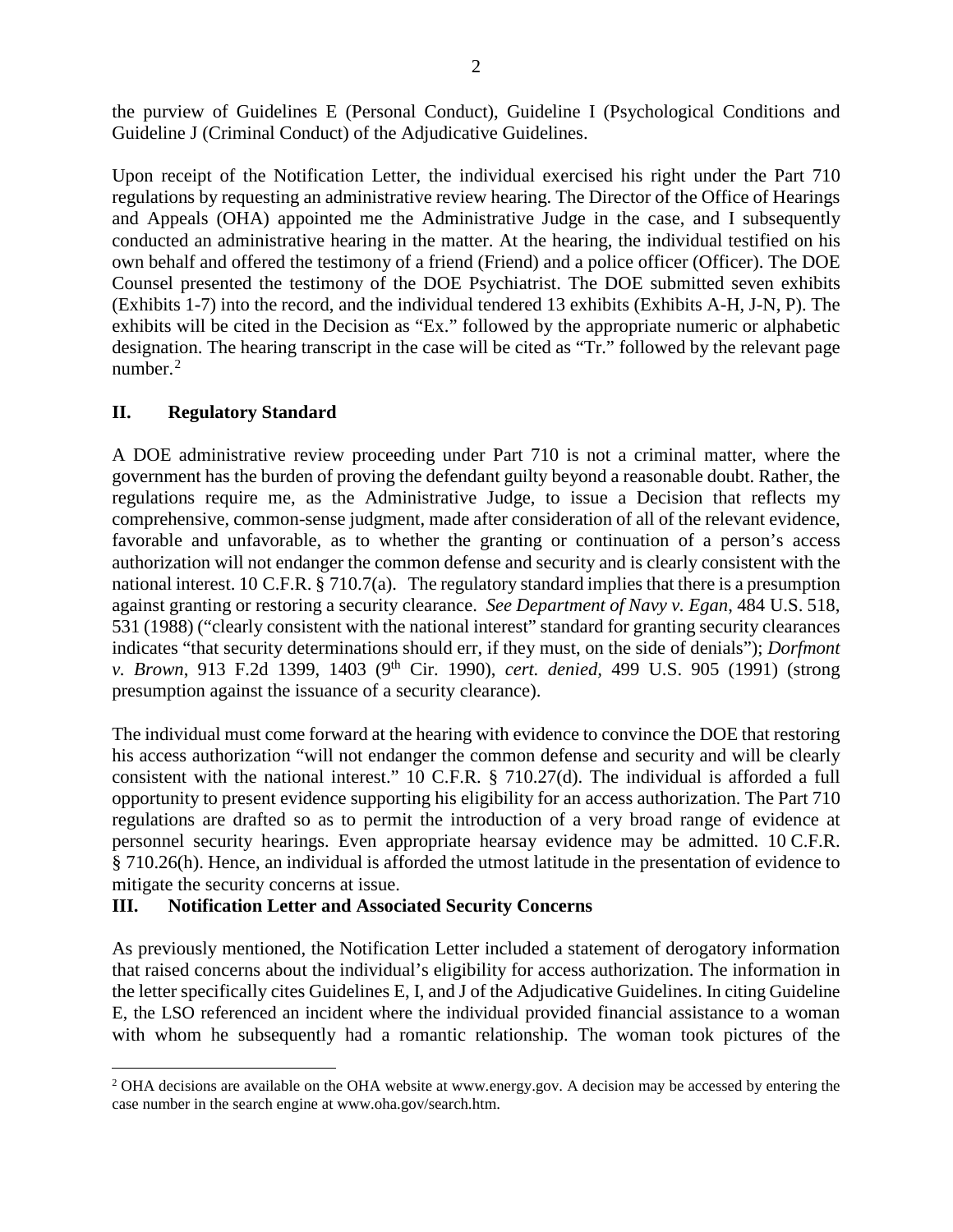individual while he was disrobed and tied to a chair. Later the woman threatened to publically reveal the pictures unless she received money. Despite this incident, the individual continued to maintain contact with the woman and to provide her with financial assistance. Also cited as Guideline E derogatory information was the fact that the individual had given the woman some \$20,000 over the course of their relationship despite having credit card debt of approximately \$60,000.

The LSO cited as Guideline I derogatory information a report authored by the DOE Psychiatrist regarding the individual's psychological condition. In his May 2017 report (Report), the DOE Psychiatrist determined that the individual had demonstrated severely impaired judgment in several areas of his life, and that this impaired judgment would likely occur in the future. Specifically, the DOE Psychiatrist cited the individual's involvement with a woman half his age in an attempt to reform the woman's life despite the fact he had no professional training in that regard. The DOE Psychiatrist also cited the individual's 2015 citation for Public Intoxication and Disorderly Conduct when he threatened another individual with a tire iron. The individual's impaired judgment resulted from an obsessive-compulsive personality trait that is long-standing in nature and is likely to persist. The DOE Psychiatrist also opined that the individual may continue to exhibit impaired judgment even if he received mental health treatment. With regard to Guideline J, the LSO also cited a 2015 arrest of the individual for Public Intoxication and Disorderly Conduct, and an arrest in 2009 for Simple Assault against his then-spouse (Ex-Spouse).

I have reviewed the exhibits in this case and find that the LSO had sufficient grounds to invoke Guidelines E, I, and J in this case.

# **IV. Findings of Facts**

The individual does not essentially dispute the factual allegations in the Notification Letter.

In May 2008, the individual's Ex-Spouse filed a report with local police alleging that she had engaged in a verbal argument with the individual where he had pushed her into a bathroom wall, slapped her face and broke her glasses. In January 2009, the Ex-Spouse reported that the individual had pushed her against a kitchen cabinet and yelled verbal threats against her. Ex. 5 at 78-79. In March 2009, the individual was arrested for Simple Assault and Harassment against his Ex-Spouse. Ex. 5 at 78-79; Ex. 7. The individual engaged in an argument with his Ex-Spouse which resulted in the Ex-Spouse being pushed to the ground and hit by the individual. Ex. 7. The Ex-Spouse suffered minor injuries as a result of the altercation. Ex. 7 at 17. As a result of this incident, a temporary protective order was issued by a local court. Ex. 7 at 15. The individual was also ordered to attend a 24-session anger management course. Ex. 5 at 84-85.

In March 2015, the individual was arrested for Disorderly Conduct and Public Intoxication, and was incarcerated overnight. Ex. 5 at 29-48; Ex. 6. The arrest resulted from an incident where the individual, while driving home from a restaurant, became involved in a dispute with another driver. The individual had to stop suddenly to avoid hitting the other driver's automobile. Ex. 5 at 35-36. After a series of driving incidents with the other driver, the individual arrived at his apartment. Ex. 5 at 36-37. The other driver had parked his vehicle in the street next to the individual's apartment's parking lot. Ex. 5 at 37-38; Tr. at 104. The individual then went into the trunk of his vehicle, obtained a tire iron and approached the other driver. Ex. 5 at 38. The other driver left and soon the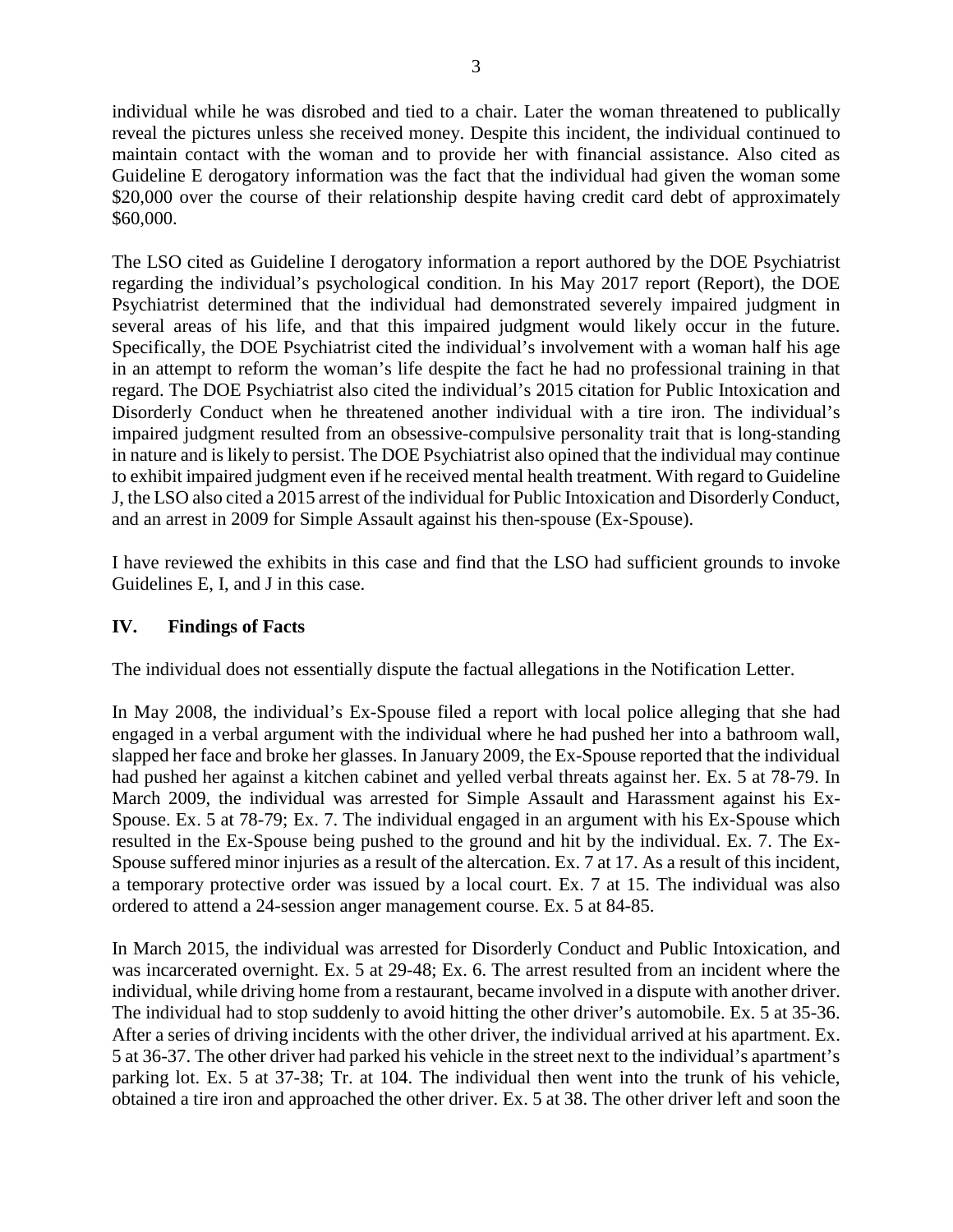local police arrived. Ex. 5 at 38-39. The police had been contacted by a passenger in the other vehicle involved in the incident. Ex. 6 at 1. Local police officers observed the individual placing the tire iron back in his vehicle and subsequently placed the individual under arrest for Public Intoxication and Disorderly Conduct. Ex. 6 at 1. The individual later pled "Guilty" to both charges. Ex. F at 1.

In the summer of 2015, the individual met a woman (Girlfriend) who was a waitress at a local restaurant. Ex. 5 at 8. The individual began to give the Girlfriend a small amount of money to help her through a difficult situation which left her very depressed. Ex. 5 at 10. After getting to know the Girlfriend better and discovering that she was having problems with her vehicle, the individual offered to help her get a newer car from an auto dealer. To facilitate this transaction, the individual contributed \$6,000 toward the purchase of the vehicle. Ex. at 11. Initially, the individual attempted to be a "father figure" to the Girlfriend. Ex. 5 at 13. When she lost her job, the individual hired the Girlfriend to perform errands for him. Ex. 5 at 14. Later, the Girlfriend asked the individual for \$5,000 and he agreed. Subsequently, the individual began to have a romantic relationship with the Girlfriend. Ex. 5 at 13, 17.

In October 2016, before leaving on a trip, the individual went to see the Girlfriend. Ex. 5 at 17-18, 22. In a discussion about the sexual nature of their relationship, the individual indicated that he would let her determine what the extent of the relationship would be. Ex. 5 at 18. The Girlfriend then asked the individual to disrobe and sit in a chair while she tied the individual to the chair. Ex. 5 at 18. The Girlfriend then started to take pictures of the individual. Ex. 5 at 18. The individual then untied himself and hurriedly left the Girlfriend's residence after getting dressed. Ex. 5 at 18. Because the individual had left his glasses and cell phone in the Girlfriend's apartment, the individual contacted the local police who assisted him in retrieving these items. Ex. 5 at 20.

After returning to his residence, the individual received text messages from the Girlfriend with attached pictures of the individual disrobed and tied to a chair. Ex. 5 at 21. The text messages stated that she was going to make the pictures public unless the individual gave her money. Ex. 5 at 21. The individual then immediately contacted the local police. Ex. 5 at 21. The individual filed a complaint alleging that the Girlfriend was attempting to blackmail him by posting the pictures. Ex. J. The Officer who responded to the individual's complaint advised the individual, "Don't worry about it," and stated that "she's just blowing off steam." Ex. 5 at 22; *see* Ex. M.

The Girlfriend later attempted to call the individual and then texted the individual to apologize. The Girlfriend stated that "I can't think that I can live without you." Ex. 5 at 22. The individual did not get the pictures back from the Girlfriend because the Girlfriend was later arrested on an unrelated charge and her cell phone containing the pictures was seized by the local police. Ex. 5 at 23. Despite these events, the individual provided the Girlfriend with \$1,100 to help her pay rent a few weeks before the February 2017 PSI. Ex. 5 at 25. In total, the individual provided approximately \$20,000 of assistance to the Girlfriend during their relationship despite having a current credit card balance of\$60,000. Ex. 5 at 69-70.

After examining the individual in April 2017, the DOE Psychiatrist issued a report (Report) where he summarized his findings as to the individual's psychological condition. Ex. 3 at 13. The DOE Psychiatrist found that the individual had demonstrated severely impaired judgment in two areas of his life. Specifically, the individual's 2015 arrest demonstrated severely impaired judgment in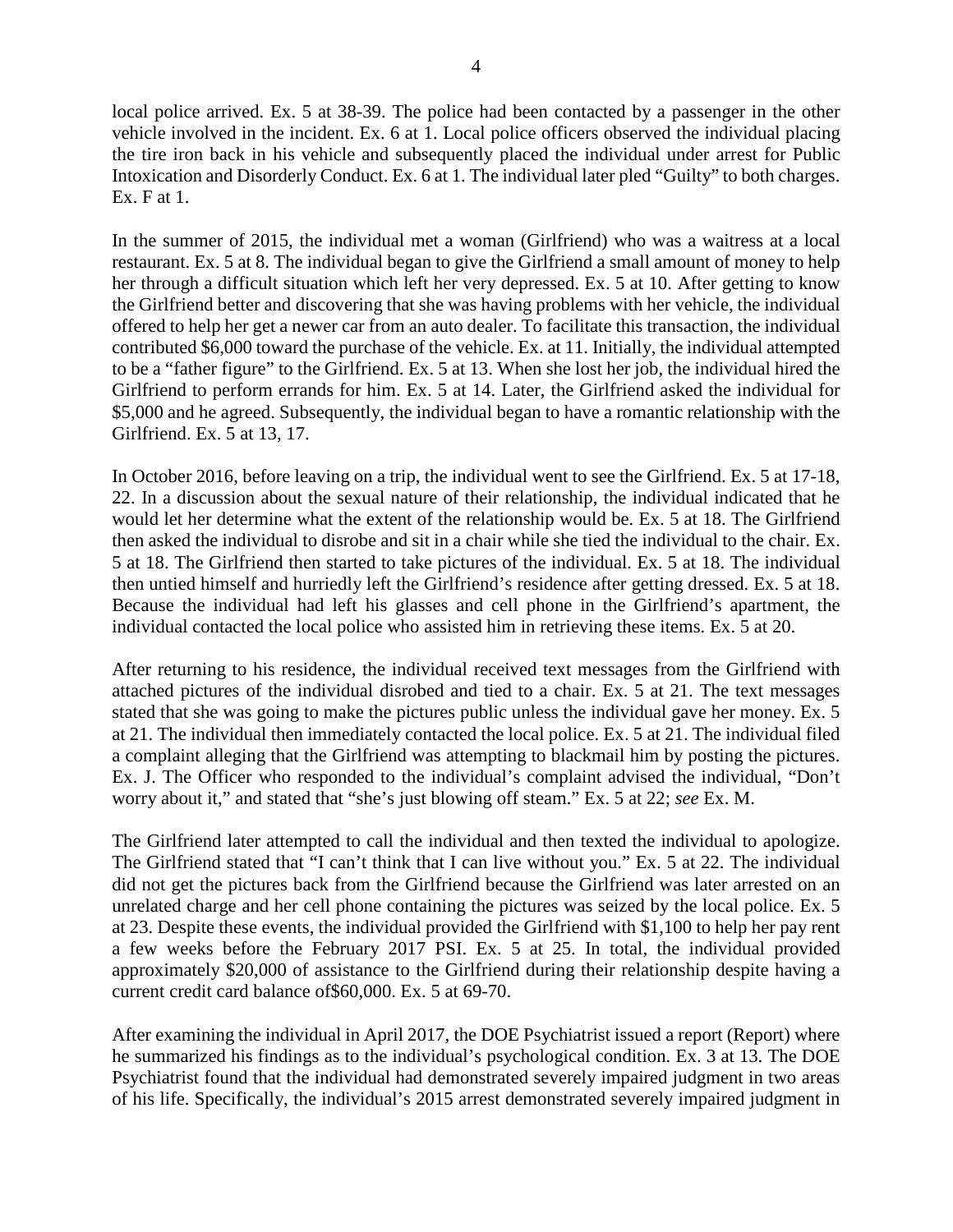failing to avoid conflict with another driver and then menacing the other driver with a tire iron. Ex. at 3. While acknowledging the possibility that the individual's judgment was impaired by alcohol consumption before the incident, the DOE Psychiatrist believed that the individual's behavior was unrelated to his alcohol consumption. Ex. 3 at 13. The individual also showed impaired judgment regarding the relationship with his Girlfriend. In the Report, the DOE Psychiatrist noted that the individual saw himself as a "savior" to his Girlfriend despite the lack of any professional training. Ex. 3 at 3. He also found that the individual had difficulty in recognizing that he had been exploited by his Girlfriend. Ex. 3 at 3. Further, the individual informed the DOE Psychiatrist that he still had a desire to help his Girlfriend. Ex. 3 at 13. The DOE Psychiatrist found that the individual did not fit into a particular psychiatric diagnostic condition; however, he determined that the individual had demonstrated "severely impaired judgment" in several areas of his life, and that similar incidents were likely to occur in the future in the absence of mental health counseling, and perhaps even with such counselling. Ex. at 14.

### **V. Analysis**

I have thoroughly considered the record of this proceeding, including the submissions tendered and the testimony of the witnesses presented at the hearing. In resolving the question of the individual's eligibility for access authorization, I have been guided by the applicable factors prescribed in 10 C.F.R. § 710.7(c) and the Adjudicative Guidelines. After due deliberation, I have determined that the individual's security clearance should not be restored. In this regard, I cannot find that restoring the individual's security clearance would not endanger the common defense and security, and would be clearly consistent with the national interest. 10 C.F.R. § 710.27(a). The specific findings that I make in support of this decision are discussed below.

#### **1. Guideline E**

The Guideline E security concern centers on the individual's alleged questionable judgment regarding his interactions with the Girlfriend.

In mitigation, the individual testified as to the nature of the relationship and his motivations in maintaining the relationship. The individual first met the Girlfriend at a restaurant. As he became friends with her, a mutual friend informed him that the Girlfriend was emotionally upset and that the Girlfriend had not left her residence for the prior two days. The individual called and got the Girlfriend to leave her residence. Tr. at 115-16. After meeting with her, he gave her \$60 to get ice cream for her son. Tr. at 116. His intention was that the Girlfriend get out of her residence and begin to resolve her problems. Tr. at 116. He gave her the money out of a sense of charity. Tr. at 116-17. Later, the individual helped the Girlfriend to get a new vehicle by making a \$6,000 down payment. Tr. at 117.

When the Girlfriend lost her employment at the restaurant, the individual hired her to do errands for him. Tr. at 119. However, despite his best efforts to get the Girlfriend to become functional and independent, she was not responding to the individual's efforts. Tr. at 119-20. The individual recalled receiving a text message from one of the Girlfriend's friends informing him that the Girlfriend was using illegal drugs; the text message asked the individual to try to "save" the Girlfriend. Tr. at 122-23. The individual then decided to try to have a romantic relationship with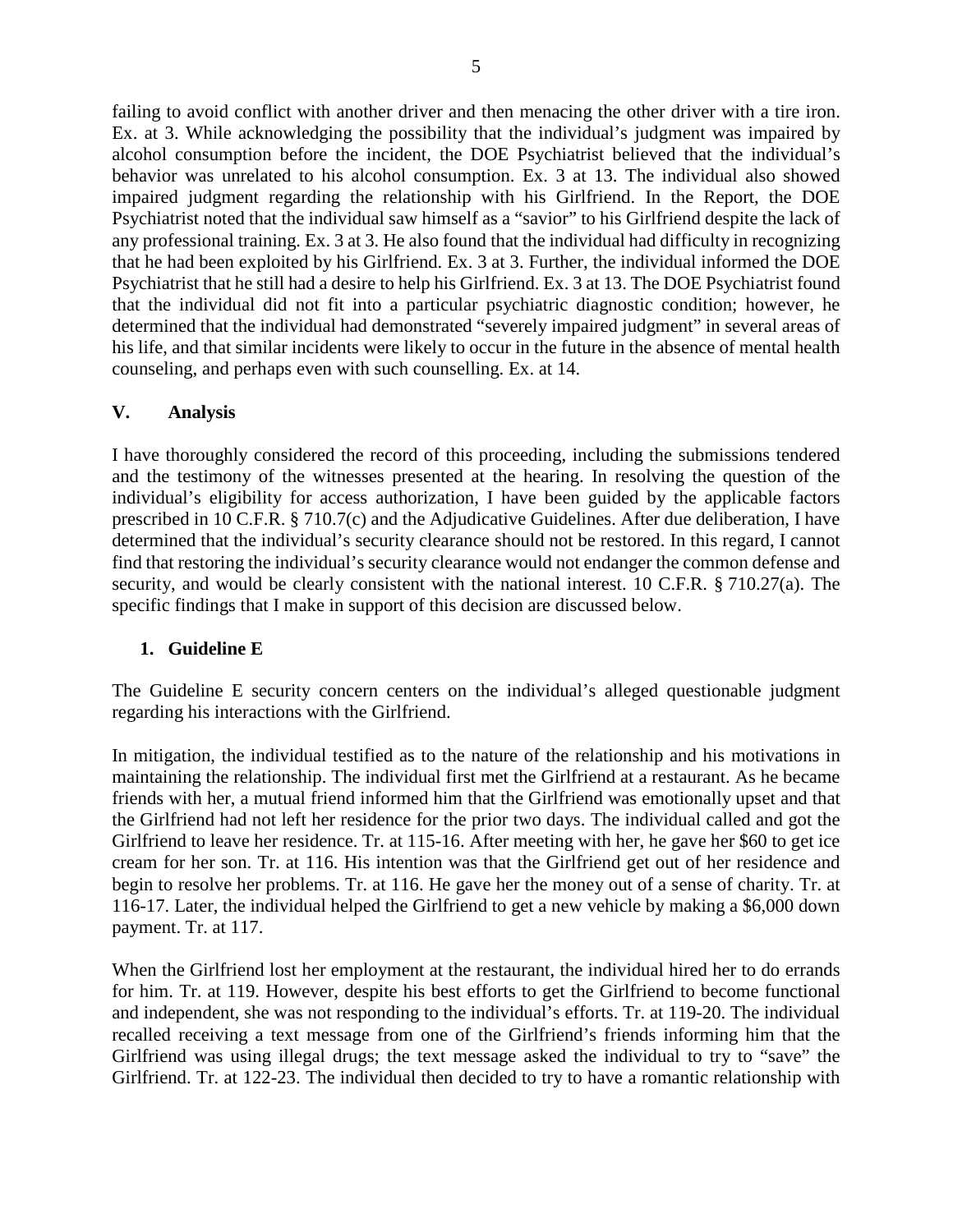the Girlfriend in order to help her. Tr. at 120. Shortly before the October 2016 blackmail incident, he entered into a romantic relationship with the Girlfriend. Tr. at 120.

The individual testified that he was willing to have a relationship with the Girlfriend because it would help her to move forward in her life. Tr. at 146. He testified that he believed that he would not have a long term relationship with the Girlfriend. Tr. at 146-47. However, he believed that by being in a relationship with the Girlfriend, he could help her to overcome the "hurdles" in her life and move forward. Tr. at 146-47.

On October 29, 2016, the individual visited the Girlfriend and gave her \$2,500 to help pay her rent and other expenses. Tr. at 123-24. Later that day he came back to see the Girlfriend and the Girlfriend became angry when he told her that he would be leaving town for a few days. Later, during this visit, the blackmail incident occurred. Tr. at 124-25. Because of his concern that the blackmail incident might raise security concerns, he made a formal report to the police regarding the incident but did not report the incident to his employer. Tr. at 130. Nonetheless, the individual testified that he believed that the blackmail incident was a "prank." Tr. at 138.

The individual testified that he resumed the relationship with the Girlfriend after the blackmail incident in order to provide support to the Girlfriend and to help her "get on her feet." Tr. at 135- 36. After her arrest, the Girlfriend blamed the individual for her arrest, and by late December 2016, the individual was no longer involved in a romantic relationship with the Girlfriend. Nonetheless, the individual continued to assist the Girlfriend financially. Tr. at 137. However, the individual has not given any further financial assistance to the Girlfriend since January 2017. Tr. at 152.

The individual testified that he began to have misgivings about the Girlfriend's character after the blackmail incident. Tr. at 140. However, he was willing to continue to help her because he felt responsible for her later arrest.<sup>[3](#page-5-0)</sup> Tr. at 140. The individual's last contact with the Girlfriend was in September 2017 and at that time she asked if she could to move into his residence. Tr. at 142. The individual informed her that she could not move in with him and the Girlfriend became angry and cut off all contact with him. Tr. at 142-44.

When asked if he would still be willing to help the Girlfriend if she asked, the individual stated that he would treat her decently as directed by his spiritual faith but would not have a relationship with her in the future. Tr. at 144-45. He describes himself as having always being involved with helping people, based on his faith. Tr. at 20.

The individual testified that he does not believe that he has a defect in judgment and reliability or in his ability to detect people with bad motivations. Tr. at 149. As a result of his relationship with the Girlfriend, he believes that he has learned valuable lessons and that he does not have a problem with his judgment, nor does he believe there should be an issue in or his maintaining a security clearance. Tr. at 149-50.

<span id="page-5-0"></span><sup>&</sup>lt;sup>3</sup> The individual reported to the local police in November 2016 that the Girlfriend was using illegal drugs and that another individual she was seeing was providing her the illegal drugs. The individual also informed the local police that weapons were being stored at the Girlfriend's residence. Tr. at 132-33. This report led to the Girlfriend's later arrest for Resisting Arrest and Assaulting a Police Officer. Tr. at 134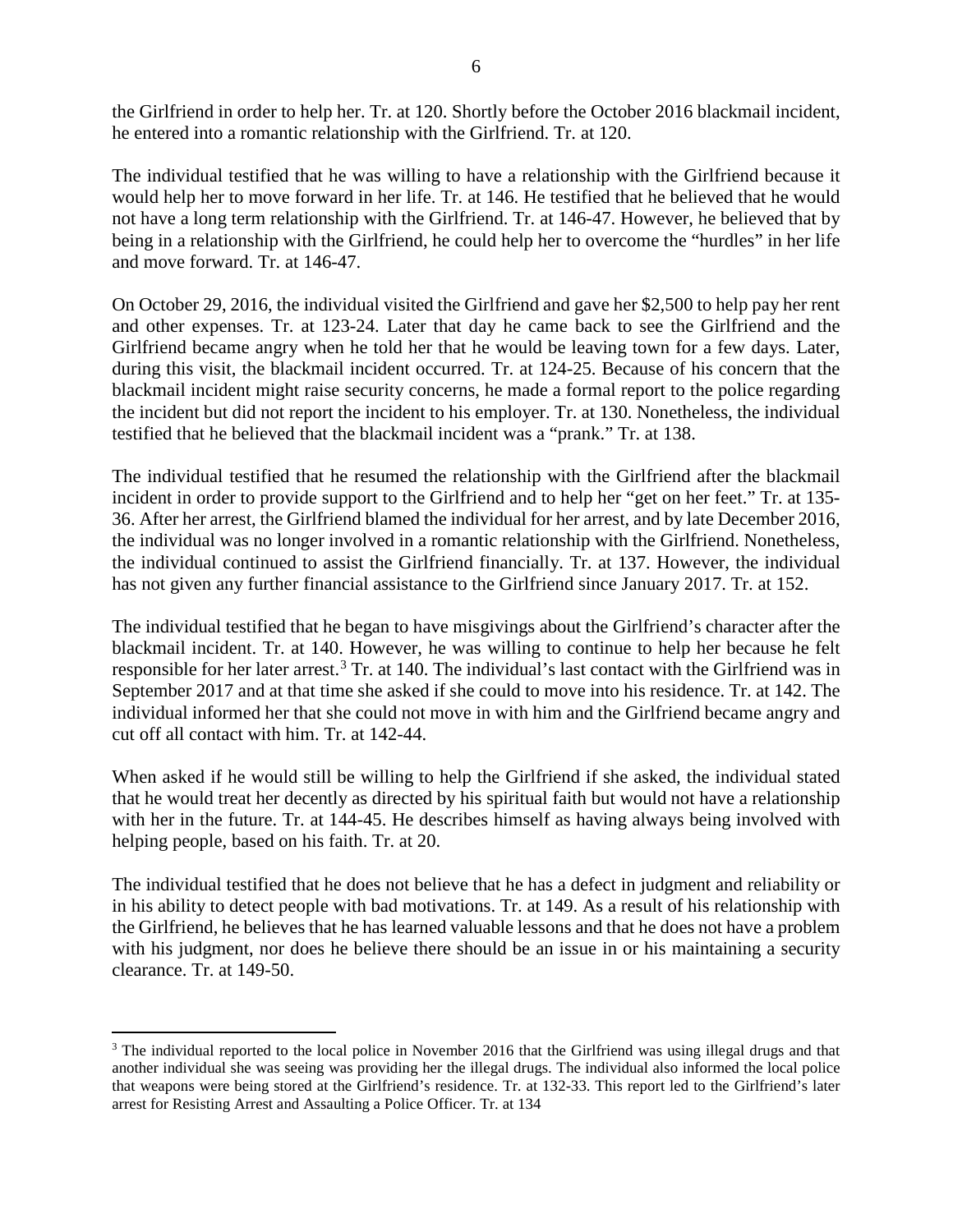The Officer testified that he had known the Girlfriend for a number of years. Tr. at 84-84. While the Officer described the Girlfriend as a "nasty" person, he testified to his belief that the October 2016 blackmail incident was "not real." Tr. at 85-86. He stated that it was his belief that she would not have actually released the pictures but wanted to "hold it [the pictures] over his head" to get money. Tr. at 86. The Officer believes that overall it was a "big joke," but acknowledged that if the Girlfriend "sees somebody with money, she's taking money off of them." Tr. at 87

The Friend testified that the individual has been a good friend and was always available to help her or her parents. Tr. at 50, 57-58. The Friend testified that her parents have trusted the individual so much that they made him the executor of their estate. Tr. at 57. With regard to the individual's involvement with the Girlfriend, she believes that this incident has been a major "wake-up call" for him to avoid similar situations. Tr. at 50.

After reviewing all of the testimony and evidence before me, I cannot find that the individual has resolved the Guideline E security concerns raised by his interaction with the Girlfriend. The individual demonstrated very poor judgment in continuing his relationship with the Girlfriend after the blackmail incident. I find little mitigation in the fact that he reported the incident to local police, especially in light of the fact that he did not report the incident to security officials at the DOE facility at where he worked. Further, I cannot find that this incident was a "prank," despite the testimony of the individual and the Officer. The Officer's testimony on this point is undercut by his assessment that the Girlfriend was inclined to try to obtain money from a person who she believed had financial resources and that he likely would have had probable cause to arrest the Girlfriend for extortion. Tr. at 93-94.

Assuming that the individual's initial relationship with the Girlfriend was motivated by his spiritual beliefs, this fact, while admirable, does not provide mitigation. Motivation does not necessarily affect the potential security concerns raised by an individual's actions. The Friend testified that she does not believe that the individual will ever be placed in a similar situation in the future. However, given the DOE Psychiatrist's opinion regarding the individual, discussed below, as well as the individual's own testimony that his impulse to help others may, "in a small measure," blind him to the character of others, raises some concern for the individual's future actions. *See* Tr. at 149.

There is also doubt related to the possible continuing existence of the compromising pictures at issue in this case. The Officer testified that the Girlfriend's cell phone (which was used to send the pictures to the individual) had been seized pursuant to the arrest of the Girlfriend. Tr. at 82. This cell phone is currently in the possession of the local police department, and there are no proceedings requesting that the cell phone be returned. Tr. at 82. Nonetheless, it is uncertain as to what extent, if any, the compromising pictures were shared. In the PSI, the individual reported that the Girlfriend had showed a copy of the pictures to a mutual friend. Ex. 5 at 23. This uncertainty creates a potential security concern.

While I note the testimony of the individual's friend which supports a finding that the individual has many admirable traits, I cannot find that this outweighs the Guideline E security concerns raised by the individual's interactions with the Girlfriend. After reviewing the Guideline E mitigating factors, I find none are applicable in this case. Consequently, I find that the individual has failed to resolve the Guideline E security concerns raised by the Notification Letter.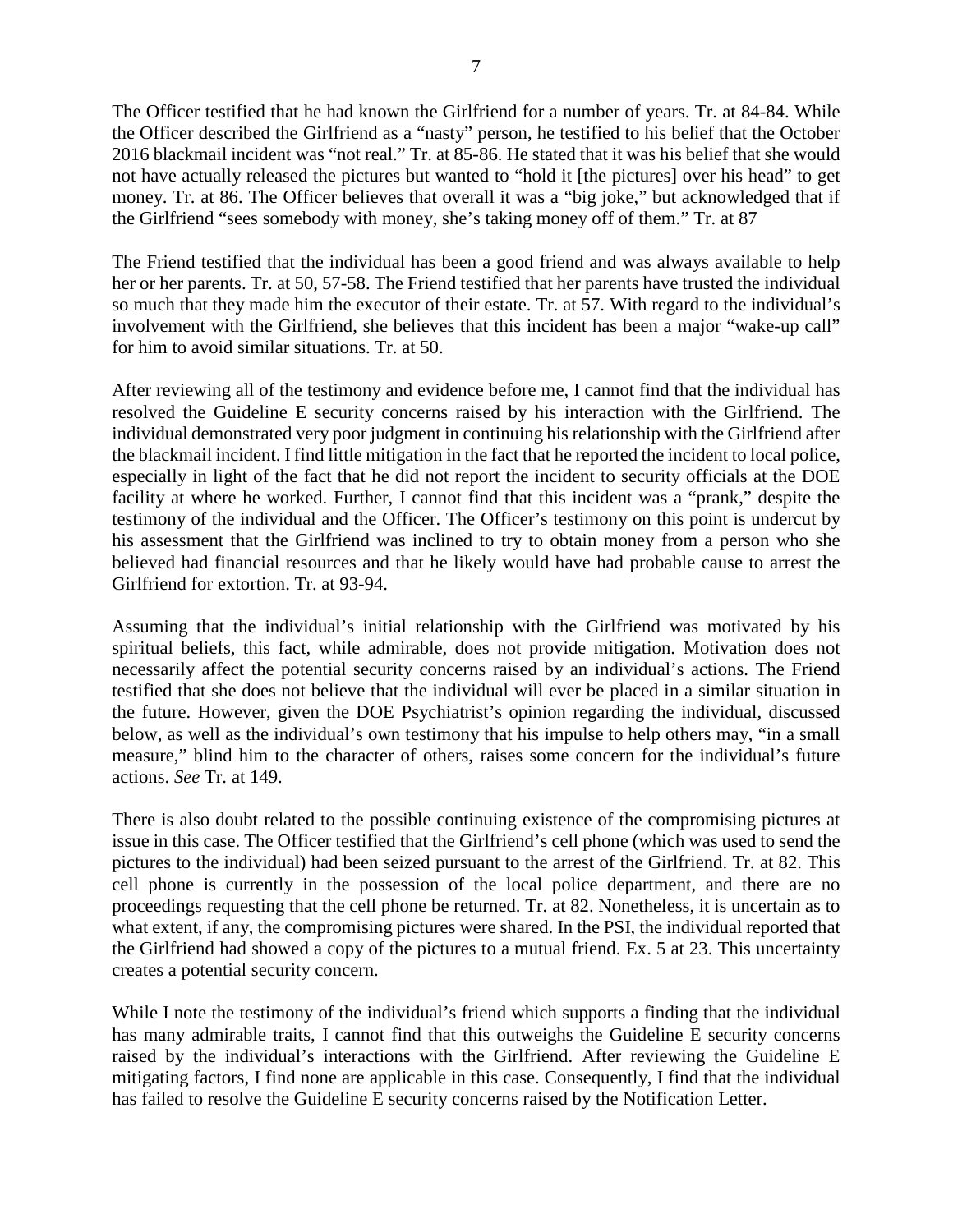#### **2. Guideline I**

The Guideline I concerns involve the DOE Psychiatrist's opinion that the individual's impaired judgment represents an obsessive-compulsive personality trait that is long standing in nature and is likely to persist in the future.

The individual challenges the DOE Psychiatrist's conclusions on several grounds. First, the individual believes that the 2009 domestic violence and 2015 disorderly conduct arrests were two isolated events from which it is inappropriate to conclude that he has an obsessive-compulsive personality trait. Tr. at 188. The individual also challenges the DOE Psychiatrist's analysis of his behavior, noting that in his career field, most practitioners tend to be obsessive-compulsive with regard to details of projects. Tr. at 188-90. Further, the individual challenges the DOE Psychiatrist's conclusions on the basis that the opinion was formed without full knowledge of all of the events in the individual's life. Tr. at 190.

In response, the DOE Psychiatrist testified that he concluded that the 2009 and 2015 arrests demonstrated that the individual had difficulty in formulating a proper response to the incidents. Tr. at 188. Further, he determined that the individual tends to be overly detailed in his responses to questions and his responses tend to contain many rationalizations and self-serving statements. Tr. at 188-89. He also indicated that both incidents were extreme and unprecedented, and that there may exist other incidents of which the DOE Psychiatrist is not aware. Tr. at 189-90. In the individual's explanation regarding his relationship with the Girlfriend, the individual, while proclaiming he was solely helping the Girlfriend, did not acknowledge the benefits he received from the relationship. Tr. at 191.

After reviewing the Report, the testimony and the other evidence in this case, I find that the individual has not fully mitigated the Guideline I security concerns. I find that the DOE Psychiatrist's opinion is adequately supported by the facts. The individual's challenges to the DOE Psychiatrist's analysis are unsupported by any expert opinion. The individual testified that, as of the time of the hearing, he has not sought any therapy for his alleged judgment issues or for his domestic violence incidents. Tr. at 160-61.[4](#page-7-0) Even if the individual receives therapy, the individual's judgment as it relates to his obsessive-compulsive personality trait may not be resolved. The DOE Psychiatrist testified that it would be difficult to determine whether the individual would respond to treatment for his personality issues. Tr. at 198. The individual's

<span id="page-7-0"></span><sup>&</sup>lt;sup>4</sup> The individual did use the DOE facility's Employee Assistance Program (EAP) in 2009 to help him work through the issues relating to his divorce. Tr. at 162.The individual testified would consider getting such counselling if it were a pre-requisite to get back his clearance. Tr. at 161-62.

After the hearing, the individual submitted a letter from a licensed clinical social worker (Counsellor) stating that the individual had begun individual therapy five days after the date of the hearing and had attended three counselling sessions. Ex. P at 1. The Counsellor found that the individual has depressive symptoms including insomnia, depressed mood and social isolation. Ex. P. at 1. The Counselor also stated that the individual was committed to make positive changes in his life and was attending religious services. The Counselor recommended a period of therapy for three months. Ex. P at 3. While I commend the individual for his efforts to address his problems, the recent nature and limited number of therapy sessions do not provide sufficient mitigation of the Guideline I security concerns.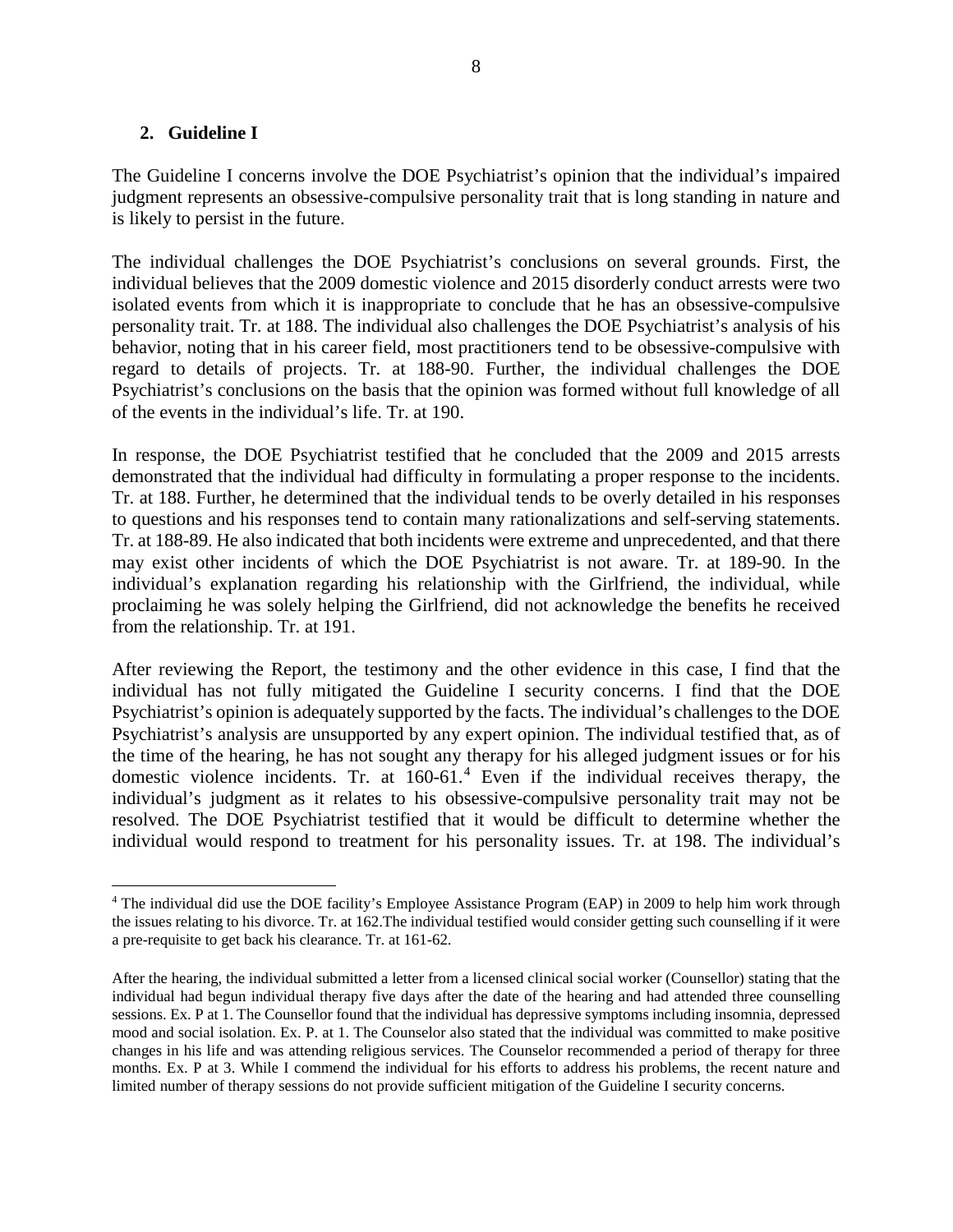personality traits are long-embedded and are probably not subject to a quick resolution. Tr. at 198. Given this, the security concerns raised by the individual's psychological condition remain extant. This vulnerability is made worse by the fact that the individual has testified that he currently lives a relatively isolated life with not many resources for advice and guidance regarding his decisions. *See* Tr. at 157-58. 184-85.

In reviewing the Guideline I mitigating factors, I find that none are applicable in this case. In sum, I find that the individual has not presented sufficient evidence to resolve the Guideline I security concerns raised by the Notification Letter.

# **3. Guideline J**

The individual asserts that the domestic violence incidents in 2008 and 2009 should be mitigated by the passage of time since these events occurred approximately eight or nine years ago. Tr. at 13.

With regard to the 2015 arrest related to his altercation with another driver, the individual testified that he felt threatened when he discovered that the other driver had parked on the street next to his apartment's parking lot. Tr. at 104. He retrieved the tire iron from his vehicle and approached the other driver to threaten him. Tr. at 104. When asked why he didn't try to get assistance from the local police, the individual stated his belief that "he did not have a good opinion of the police at that time." Tr. at 105. The individual stated that he had consumed a few beers at a restaurant prior to this incident. Tr. at 109. The individual also testified that the associated police report of this incident was incorrect when it stated that he had followed the other car to his apartment. The individual asserted that the other driver had followed him. Tr. at 112. The individual asserts that, given the apparent threat he was under, these facts should mitigate any security concern from this incident. To avoid similar incidents, the individual is currently abstaining from alcoholic beverages. Tr. at 211.

The individual has also submitted evidence that his subsequent guilty pleas to the two 2015 charges, Public Intoxication and Disorderly Conduct, have been changed pursuant to a *Nunc Pro Trunc* hearing in October 2017. Ex. F. The individual has also submitted a letter from his Ex-Spouse attesting that she does not remember filing reports concerning the 2008- and 2009 domestic violence incidents. Ex. D. With regard to the May 2008 domestic violence report, the Ex-Spouse stated in a letter that she could not specifically recall the event but that the individual may have been yelling at her which caused her to back up against a towel rack and turn her head. The Ex-Spouse stated that this movement may have caused the towel rack to break and her glasses to bend. Ex. D at 1. The Ex-Spouse stated that her recollection of the events regarding the March 2009 arrest were consistent with the details listed in the police report of the arrest and which are reported in the Notification Letter. Ex. D at 1.

The Individual also asserts that a number of personal stressors played a role that would mitigate the concerns raised from that 2015 arrest. The individual testified that at around the time of this incident, he was dealing with the stress of his divorce from this Ex-Spouse, and financial pressures in supporting his family. Tr. at 14, 149-151. Additionally, his father was diagnosed with a serious illness and the individual had been helping to care for him. Tr. at 14, 149-51. His father eventually passed away, and this caused conflict with his brothers and sisters. Tr. at 15; Ex. L.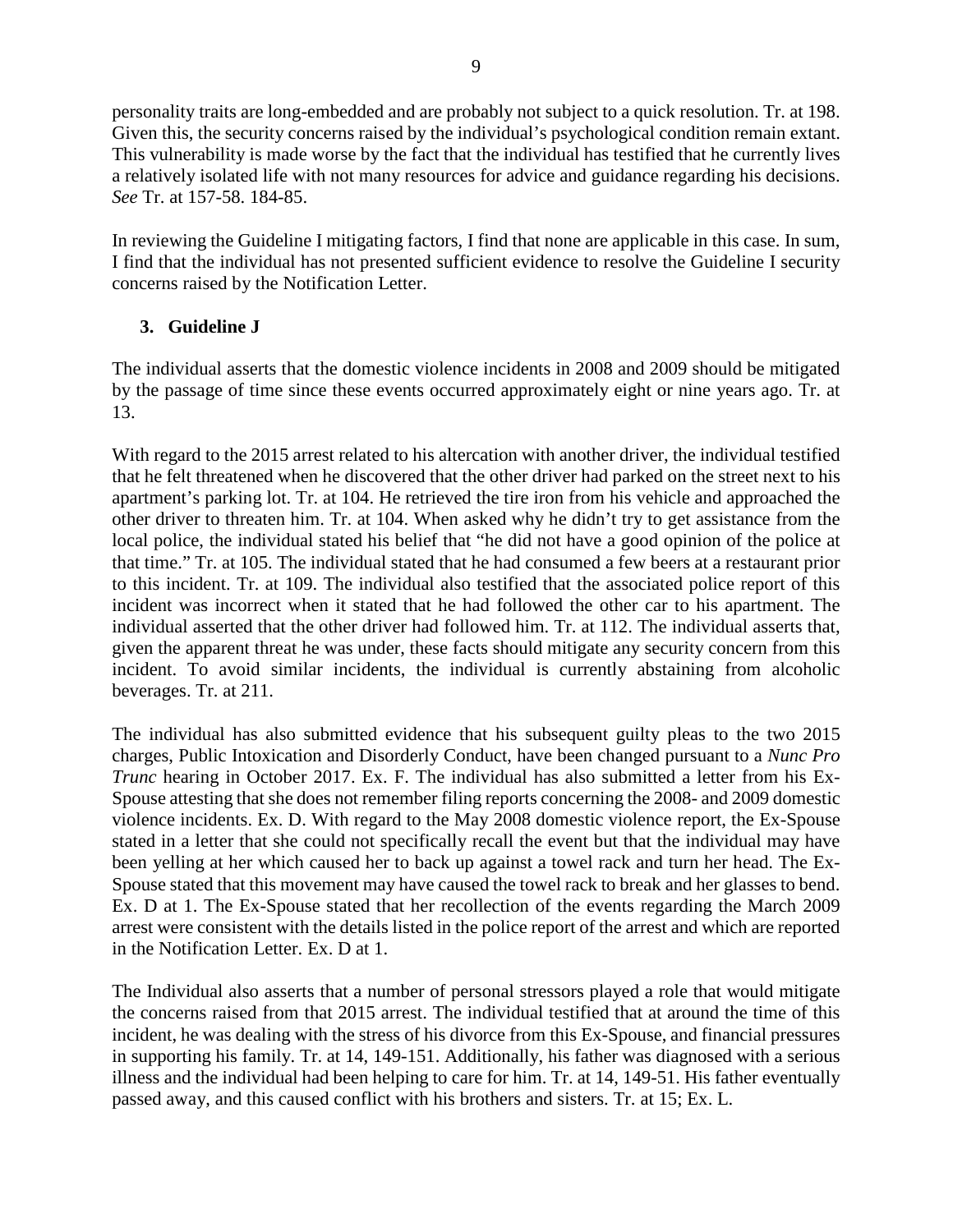As an initial matter, the individual's subsequent not guilty findings pursuant to the *Nunc Pro Trunc* hearing is not totally dispositive as to whether the individual in fact participated in criminal conduct. In a criminal case, the prosecution must present sufficient evidence to prove guilt "beyond a reasonable doubt." In a security clearance proceeding, once evidence exists raising a security concern, the Individual has the obligation to resolve the concern. *See Personnel Security Hearing*, Case No. TSO-1048, *slip op*. at 2 (2011) (Part 710 "places the [evidentiary] burden on the individual because it is designed to protect national security interests."); *See Personnel Security Hearing*, Case No. PSH-11-0010, *slip op.* at 6 (2012).

In reviewing the evidence and testimony, I do not find the individual's account of the incident that led to the 2015 arrest to be totally credible. The individual's testimony that he felt such fear that he had to walk over to another vehicle to confront the other driver with a tire iron instead of going into his own apartment is not totally plausible. Further, the individual admitted to having three beers prior to the incident. Tr. at 109-10. Consequently, I cannot find that the individual has completely resolved the security concerns arising from this arrest. Additionally, I also find that the Ex-Spouse's attestations do not provide sufficient evidence to refute the reported domestic violence incidents in 2008 and 2009. The Ex-Spouse admits that her recollection is somewhat faded due to the lapse of time. Significantly, the Ex-Spouse confirmed the police report of the 2009 domestic violence incident. Ex. D at 1. Further, the testimony of the DOE Psychiatrist indicates that these incidents were related to the individual's inability to formulate a proper response to these incidents. The individual has not undergone any significant therapy that might help him in this regard. *See* Tr. at 179.

The individual asserts that Guideline J, mitigating factor ¶ 32(a), is applicable in this case. Ex. B at 1-2. This mitigating factor states, "so much time has elapsed since the criminal behavior happened, or it happened under such unusual circumstances, that it is unlikely to recur and does not cast doubt on the individual's reliability, trustworthiness, or good judgment." Adjudicative Guidelines, Guideline J, ¶32 (a). Arguably, this mitigating factor might be applicable to the 2008 and 2009 domestic violence incidents. However, given the fact that, as recently as 2015, the individual was willing to threaten to use force against another driver, I cannot find that the 2008 and 2009 domestic violence incidents have been made irrelevant by the passage of time. I find no other Guideline J mitigating factor applicable in this case. Given the evidence before me, I do not find that the individual has resolved the Guideline J security concerns raised by the Notification Letter.